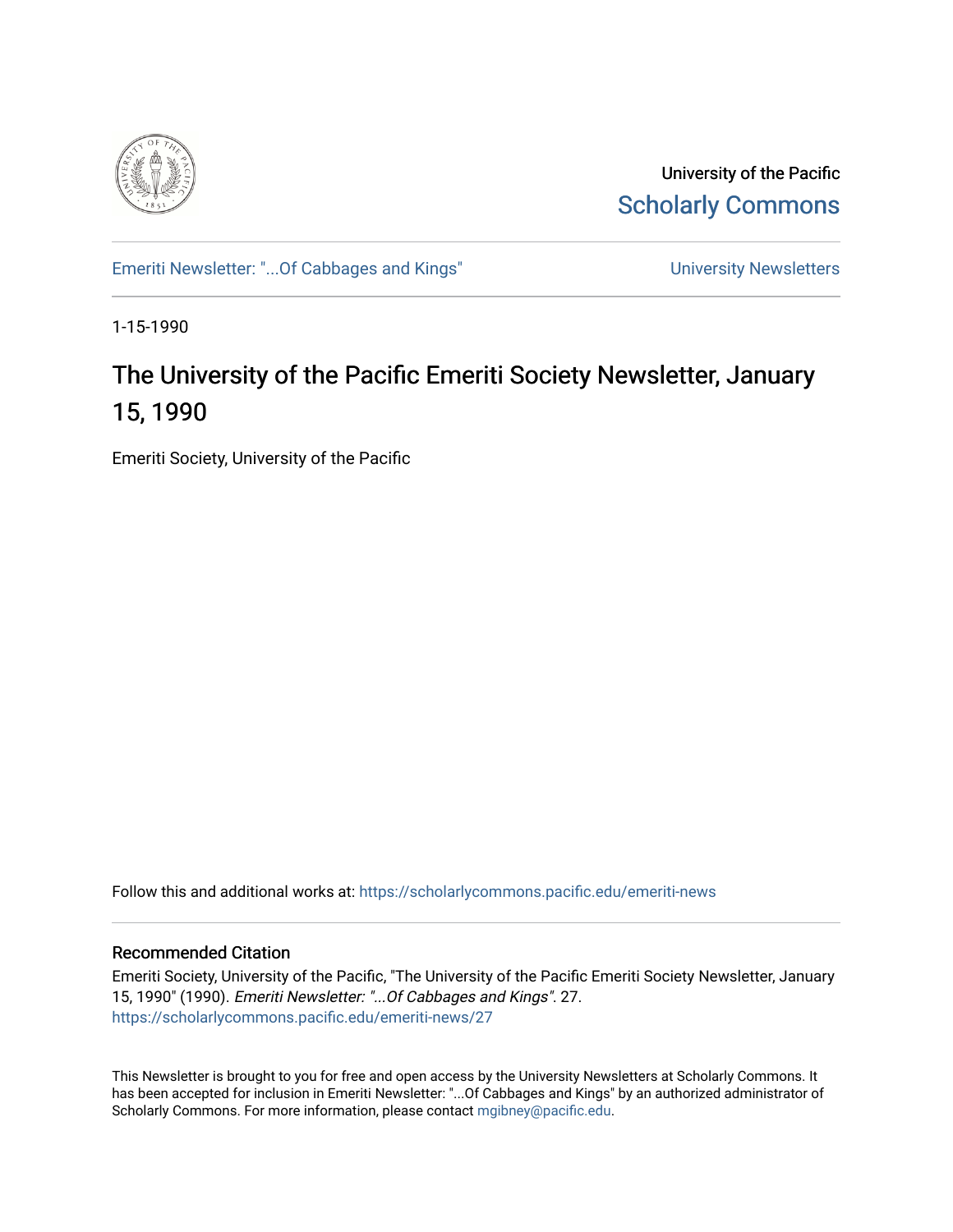#### **THE UNIVERSITY OF THE PACIFIC EMERITI SOCIETY**

## January 15, 1990, Newsletter

NOVEMBER 30 DISCUSSION AND LUNCHEON MEETING - Eighteen members of the Society gathered in the Regents Dining Room at 10 a.m., November 30th, for what was by far the best meeting of the Society to date. The morning portion of the 4-hour program was spent discussing "Liberal Education at UOP'' under the stimulating leadership of Joe Subbiondo, Vice President for Academic Affairs, and Bob Benedetti, Dean of the College of the Pacific, who are both, as you know, relatively new to the campus. The topic was timely and the discussion was lively. At noon a delicious buffet lunch was served and we were the guests of the AVP. There was time, of course, for conversation and fellowship. We were joined during the late morning by Dr. Matt s. Meier, Professor Emeritus of History at Santa Clara University, and an authority on Elderhostel, who gave us a presentation at 1 p.m. on that topic. Dr. Bob Cox, Chair of the Academic Council, was with us for most of the 4-hour program and Dean Don Duns of University College and Lifelong Learning, joined us for lunch and for Dr. Meier's presentation. Those of you not present, indeed, missed a most rewarding event.

EXECUTIVE COMMITTEE - Once again, we can report that the Executive Committee has been busy carrying on the business of the Society. We met on December 13th and will meet again on Feburary 1st. Between meetings, individual members of the Committee are engaged in assigned projects and attending to Society matters of one type or another. Our Executive Committee meetings, incidentally, are held in the lovely home of Fay Goleman and she has offered to continue to make her home available for such meetings\_ -- an unlooked-for bonus for newly-elected officers.

NEWS RE MEMBERS -

, I

> Ed Betz - Was in the cast of My Fair Lady which was recently performed by the Stockton Civic Theater. He is a member of the Grand Jury for 1989-90.

> DeMarcus Brown - Is being recognized by the Stockton Arts Commission at its Twelfth Annual Arts Recognition Dinner on January 30th. On that occasion he will be the recipient of the coveted STAR Award.

Gaylon Caldwell - He and Vickie have been enjoying home exchanges - Truckee, San Francisco, Ghent (Belgium) and Vienna.

Jake Jacoby - His new book, Pacific: Yesterday and the Day Before That, was published in late 1989. (Copies may be purchased at the UOP Bookstore.) He continues to be actively involved in the Stockton Sister City project.

Sy Kahn - His essay of 30 pages on the latter plays of Tennessee Williams appears in New Essays on American Drama, a new book published by Rodopi in Amsterdam. He has also written the dust cover commentary for Harry Burrus' latest book of poems entitled, Bouquet (Blacktie Press, Houston, 1989). He has been selected to direct Amadeus to be performed by the Stockton Civic Theater in April - May 1990.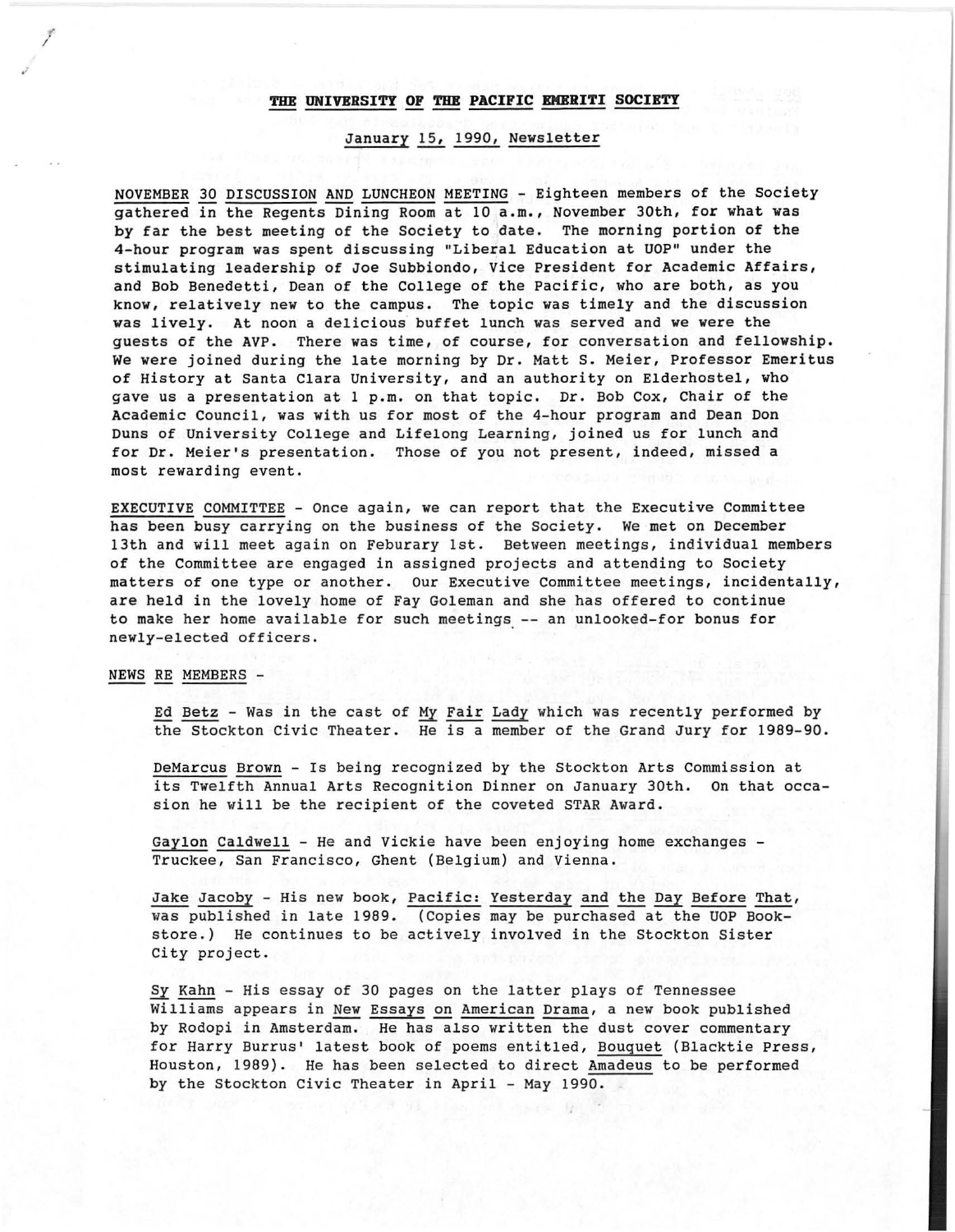Bob Lovell - Continues to review papers for the American Society of Engineering Education. Participated in judging Senior Projects for Electrical and Computer Engineering Graduates in May 1989.

Art Maynard - His article, "The Jesus Seminar: Friend or Foe?" was published in the November 1989 issue of The Circuit Rider, a journal that is circulated among all United Methodist Ministers in the United States. He is currently serving as Treasurer of the UOP Chapter of Phi Kappa Phi.

Les Medford - Had an article published in the Summer Issue of The College Board Review. In August, he attended the Phi Kappa Phi Triennial Convention in Salt Lake City as the delegate from UOP. Was the Keynote Speaker at Veterans Day ceremonies at the Stockton Civic Auditorium. In December, attended a special 2-day College Board Symposium at Stanford on "Educating the Class of 2001."

Dick Reynolds - During October had two paintings and a sculpture accepted for exhibition in the 14th Annual National Minature Show in Laramie, Wyoming. During September - November, had 32 paintings, drawings and wood reliefs showing at the Greenhouse Mall and in two locations in the San Joaquin County Courthouse.

Elizabeth Spelts - Continues to teach voice, privately, although on a limited schedule .

Lucas Underwood - Was the subject of a feature article in The Stockton Record on November 30th, noting his extensive career in Music and especially in Opera. The article highlighted the 40th anniversary of the first performance of The Magic Flute at UOP and in Stockton.

Graciela de Urteaga - Traveled to Peru in October for an interview with Peruvian novelist, Mario Vargas Llosa, an active candidate for the presidency of Peru. Is writing a paper about Historia de Maita, one of the Vargas Llosa novels, which she will present at the XXVIII Congreso Internacional de Literatura Iberoamericana at Brown University in July.

NEXT MEETING, FEBRUARY 15TH - The next general membership meeting of the Society is scheduled for 2 p.m., Thursday, February 15th, in the Elliott J. Taylor Conference Room on the 4th level of the UOP Library. For want of a better term, we are billing this as a "Business Meeting." our purpose will be to discuss a number of items which should come before the membership, including election of officers for the coming year, appointment of a committee to consider the sponsoring by the Society of an all-campus speaker, the possible setting of dues, the ''Relationship Statement," etc. This is an important meeting and we are hoping for a large turn-out. Please put this on your calendar right away and plan to attend. Coffee and cookies will be served.

WE WANT TO HEAR FROM YOU - We are asking every member of the Society to complete and return the enclosed Information Form. We not only want to know your plans regarding the February 15th meeting, but we want to know what you're doing as well as to get your ideas that may be of benefit to us all. Please fill in the form right away and mail it to Fay Goleman. Many thanks.